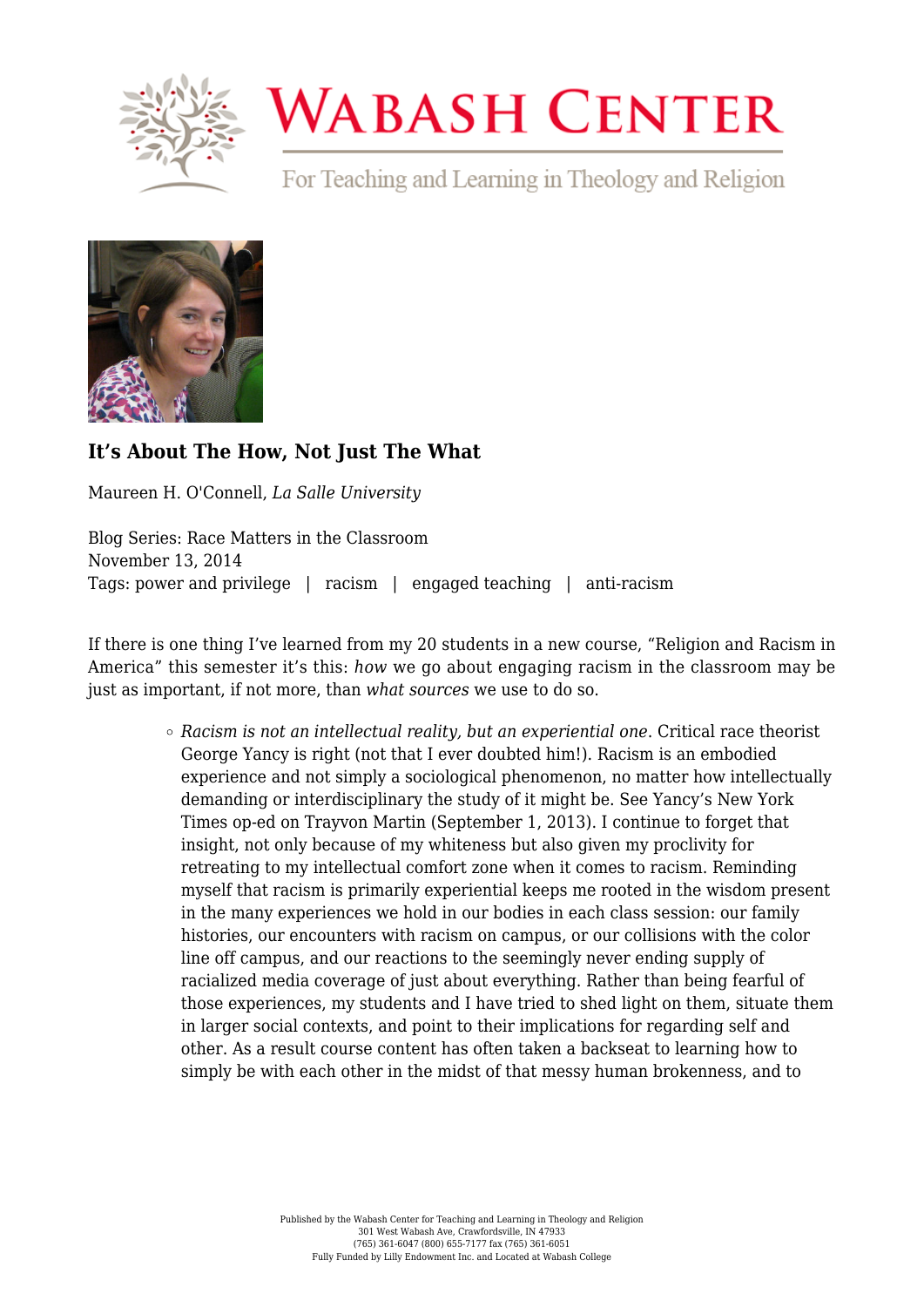keep talking with each other and relating to each other for 75 minutes twice a week (at 8 AM no less!). While this way of being together hasn't been the norm, a few things have seemed to helped us stay grounded in experience as we wade through all of the content:

- $\blacksquare$  Journaling. In the second week I asked students to reflect on a moment when they were aware of their racial identity and to identify feelings associated with that experience. Their answers have given me the imperative – and tragically ample material - to keep us rooted in the personal. I've encouraged critical reflection in subsequent entries, pushing students to do some of that situating work on their own so that they might get better at doing so with others.
- Historical and personal timeline. We charted the chronological construction of the "white racial frame" in the U.S. (using [Joe Feagin's 2013 book of the](http://www.amazon.com/The-White-Racial-Frame-Counter-Framing/dp/0415635225/ref=sr_1_1?ie=UTF8&qid=1414093371&sr=8-1&keywords=The+White+Racial+Frame) [same title](http://www.amazon.com/The-White-Racial-Frame-Counter-Framing/dp/0415635225/ref=sr_1_1?ie=UTF8&qid=1414093371&sr=8-1&keywords=The+White+Racial+Frame)) from 1500 to 2014 on a sheet of butcher paper that ran the entire length of the classroom. Students worked in groups to identify key historical dates, and then marked their families' entrances into the timeline, providing a chance to reflect on ways in which the white racial frame shapes their current experience of their bodies and culture, as well as other bodies and cultures.
- *You cannot teach anti-racism, you can only facilitate the process of becoming antiracist*. Teaching a course on racism unearths a host of problems with the "sage on the stage" approach, many of which have been referenced in other insightful posts on this blog. In *[Two-Faced Racism](http://www.amazon.com/Two-Faced-Racism-Whites-Backstage-Frontstage/dp/0415954762/ref=sr_1_1?ie=UTF8&qid=1414093510&sr=8-1&keywords=Two+Faced+Racism)* (2007) Feagin implicitly underscores the problem with this pedagogical approach when it comes to the ways that racism is performed on public front stages and private back stages of everyday life. Our classrooms have both front *and* back stages, making them precarious places for sages attempting to tell students something about racism. Facilitators, on the other hand, transform front and back stages into spaces where the learning process can unfold by creating conditions—physical, emotional, mental, and chronological—for self-awareness, empathy, and agency. They manage, massage, encourage, move things to back burners or turn up the heat, let things come off the rails and put things back on track. Facilitators are in control but are not controlling. Here are a few things that have worked so far for me in terms of striking that balance: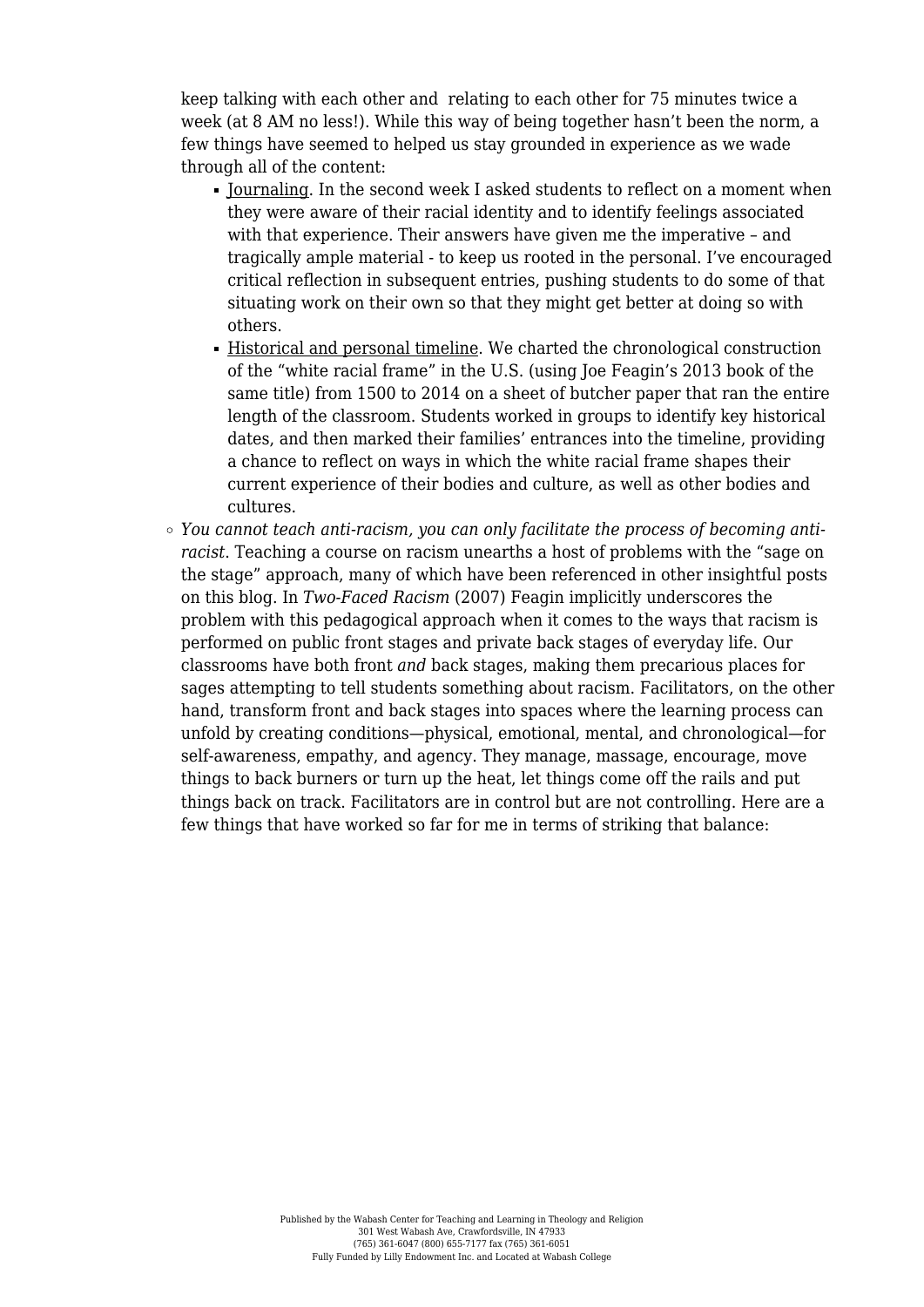ovenant

- We established a classroom covenant where students named what they need from each other and from me in order to engage what Cornel West calls "fearless speech" about racism. One month into the course, we evaluated our progress on achieving that covenant through an anonymous survey that asked for honest feedback. I shared the feedback with everyone, and then asked for suggestions on how we *all* could do better in particular areas. We've all tried to step up.
- $\circ$  Students repeatedly indicated on that survey that they "don't really know each other." making fearless speech difficult. So I've tried to provide regular opportunities for them to get to know each other in and outside of the classroom. Icebreakers ([Love, Race and](http://www.amazon.com/Love-Race-Liberation-White-Done/dp/061536067X) [Liberation: 'Til the White Day Is Done \(2005\)](http://www.amazon.com/Love-Race-Liberation-White-Done/dp/061536067X) has been helpful), one to one meetings with peers outside of class, small group work, and games like Jeopardy (made it myself via [jeopardy labs!\)](https://jeopardylabs.com/) and Monopoly (see Jost, Whitfield and Jost's article in *Multicultural Education,* Fall 2005) have provided chances to move beyond artificial racial boundaries that render them strangers to each other.
- *Our campus is our Ferguson*. Cornel West declares Ferguson is this generation's Birmingham. As tempting as it has been to pack it in at my racially diverse and yet segregated campus in Northwest Philadelphia and head to Missouri, there is plenty of prophetic witnessing that my students and I can do right here in our own university community.
	- $\circ$  Students have formed 4-person working groups to create strategic plans to address various instances or conditions of racism on our campus that they themselves have identified: self-segregation by race in social spaces, distribution of resources to student clubs, the representation of racial minorities on the faculty and senior administration, racism in the curriculum or program offerings, racism on social